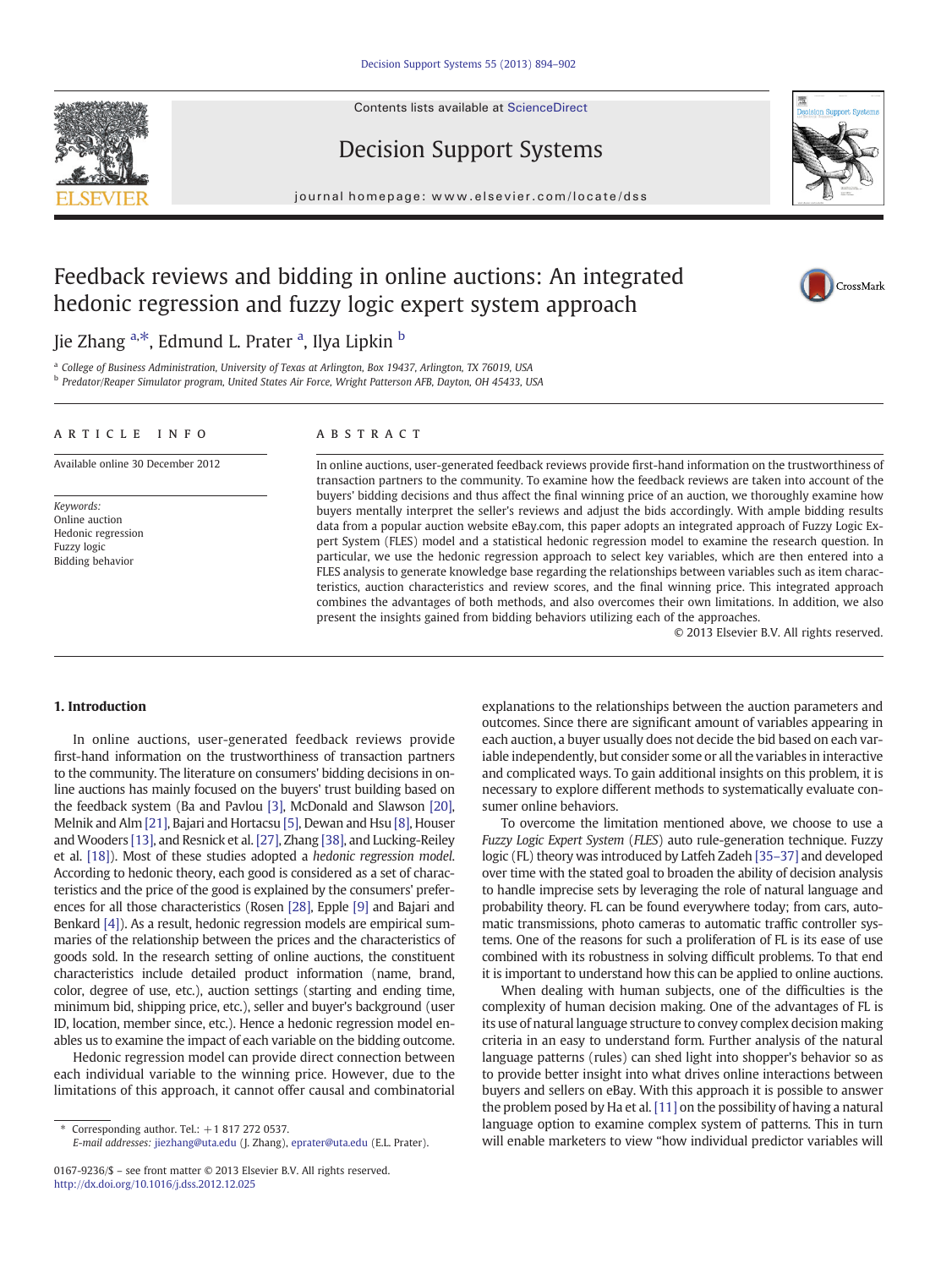influence the target and how they would interact". In this regard we will use a similar technique as Wu and Wu [\[34\]](#page--1-0) when they used FL to provide e-commerce product recommendations from a trustworthy vendor by utilizing the user's own preferences. Kent [\[16\]](#page--1-0) also adopted both the regression and FLES approaches to study the causal relationships between multiple variables and a dependent variable. Other studies in the engineering and medical fields (Andres et al. [\[2\],](#page--1-0) Hasiloglu et al. [\[12\],](#page--1-0) Kwok et al. [\[17\]\)](#page--1-0) have concentrated on a straight accuracy comparison between FLES and regression.

To examine how the feedback reviews are taken into account of the buyers' bidding decisions and thus affect the final winning price of an auction, we examine how buyers mentally interpret the seller's reviews and adjust the bids accordingly. It is the goal of this paper to present insights gathered from the use of both the hedonic regression model and the FLES model. The hedonic regression model can reveal the independent contribution of each individual variable to the prediction of the winning price after controlling all the other variables. On the other hand, the contribution of FLES is to reveal the detailed inter-relationship among the independent variables and how these variables together affect the bidding behaviors on eBay. We use the hedonic regression approach to select key variables, which are then entered into a FLES analysis to generate knowledge base regarding the relationships between variables such as item characteristics, auction characteristics and review scores, and the final winning price. This integrated approach combines the advantages of both methods, and also overcomes their own limitations.

This paper aims to present a better understanding of how customers on eBay adjust their bids according to reviews, through the use of an integrated approach of two models. We present the theories and compare the advantages and disadvantages of each method in Section 2. Variables and data are described in [Section 3](#page--1-0). Detailed models and results are presented in [Section 4](#page--1-0). Additionally, practical implications of this study will be presented in [Section 5.](#page--1-0) [Section 6](#page--1-0) concludes the paper.

#### 2. Theoretical background

### 2.1. The strengths and limitations of the hedonic regression approach

Regression analysis focuses on the relationship between a dependent variable and one or more independent variables based on a functional specification. Regression analysis estimates the change of the dependent variable when any one of the independent variables is varied, while the other independent variables are held fixed. Thus, regression analysis can measure not only the impact of an independent variable on the dependent variable, but also the extent of the impact.

However, the regression approach has many limitations suggested by the literature (Ragin [\[26\]](#page--1-0), Schrodt [\[30\]](#page--1-0), Kent [\[16\]](#page--1-0), Ahmed et al.  $[1]$ :

First, regression analysis assumes that variables have normal distributions. Non-normally distributed variables (highly skewed variables, platykurtic or leptokurtic distributions or variables with substantial outliers) can distort relationships and significance tests. This assumption limits the application of this method to data samples with multi-modal or categorical types of variables.

Second, regression analysis assumes that each independent variable makes a fixed unit impact on the dependent variable, ignoring the inter-relationships between variables or the possibility that when some conditions are combined, the impact of an individual independent variable may be very different.

Third, the assumptions of additivity and linearity in regression analysis make possible the extrapolated results beyond the range of observed values.

Fourth, regression analysis ignores asymmetrical relationships between inputs and outcomes and the combinatorial effects of input factors. Thus it fails to distinguish necessary and sufficient causes.

#### 2.2. The FLES approach

Fuzzy Logic (FL) is a superset of conventional Boolean logic that has been extended to handle the concept of partial truth. That is, it can handle values between such concepts of Boolean logics of completely true (1) and completely false (0). Classically, this is referred to as the law of the excluded middle and was originally developed as part of Aristotelian logic. FL was introduced in the 1960s as a means to model the uncertainty of natural language. A Fuzzy Logic Expert System (FLES) is a system that uses a collection of fuzzy membership functions and rules, instead of Boolean logic, to reason about data (Kent [\[16\]\)](#page--1-0). The rules in a FLES usually have an 'If–Then' form and can be applied to the dataset, or the methodology can auto-generate rules from the given dataset which can be used for estimation (Garratt and Hodgkinson [\[10\]\)](#page--1-0). The set of rules in a FLES, known as the rule base or knowledge base, are formulated as combinations of conditions leading to an outcome.

This approach offers several unique advantages over hedonic regression. First, FLES can be translated into a set of simple rules which can be analyzed in a more user-friendly form (Ha et al. [\[11\]](#page--1-0)). Secondly, an advantage of using FLES is the ability to use Fuzzy Set Theory with cluster analysis while creating pattern sets and boundaries (Wen et al. [\[33\]](#page--1-0)). Thirdly, unlike regression models, results of FLES are bounded by actual dataset feasibility limits, thus it is not possible to achieve results outside upper or lower bounds of the stated problem set. For a more detailed discussion of this boundary problem as applied to market definition, see Hrushka [\[14\].](#page--1-0)

On the other hand, FLES cannot assess the relative contribution of potential conditions to an outcome and therefore it cannot pick out the key variables. In our research problem of eBay auctions, the winning bid price depends on as many as 16 factors and each factor is recorded as low, medium or high. That can result in a maximum of  $3^{16}$  rules. If we can remove some insignificant variables, it will significantly reduce the complexity and improve clarity of the knowledge base. Kent [\[16\]](#page--1-0) suggests that regression models can "be used in a first stage to select key variables which are then entered into a fuzzy logic model to analyze the asymmetric relationships and alternative ways to an outcome".

Given these strengths and weakness of the two approaches (summarized in Table 1), we adopt an approach of using a hedonic regression model to select variables that have significant importance to the winning price, and then applying the selected variables to FLES to derive the knowledge base.

#### Table 1

The strengths and weaknesses of the regression and FLES methods.

| Regression                                                                                                            | <b>FLES</b>                                                                                                |
|-----------------------------------------------------------------------------------------------------------------------|------------------------------------------------------------------------------------------------------------|
| Can measure the extent to which each<br>condition is correlated with the<br>outcome variable                          | Ignore assessment of the relative<br>contribution of potential conditions to<br>an outcome                 |
| Assume each independent variable makes<br>a fixed unit of contribution to an<br>outcome                               | Study the configuration of conditions<br>relating to an outcome. When some<br>conditions are combined, the |
| Do not allow for the possibility that<br>outcomes maybe achieved in more<br>than one way                              | contribution of individual factors may<br>be very different, even reversed.                                |
| Focus on distribution of variables.<br>Cannot handle categorical data                                                 | Ignore variation and distribution in each<br>variable. Can handle categorical data                         |
| Linear and additive relationships may<br>obtain extrapolated values out of the<br>practical range                     | Will not go beyond range                                                                                   |
| Symmetrical relationships between<br>dependent and independent variables.                                             | Can detect asymmetrical relations: focus<br>on conditions that may be sufficient,                          |
| Cannot distinguish between relationships<br>that are sufficient but not necessary or<br>necessary but not sufficient. | necessary or both.                                                                                         |
| Results are very specification dependent<br>and unstable                                                              | Results are specification independent                                                                      |